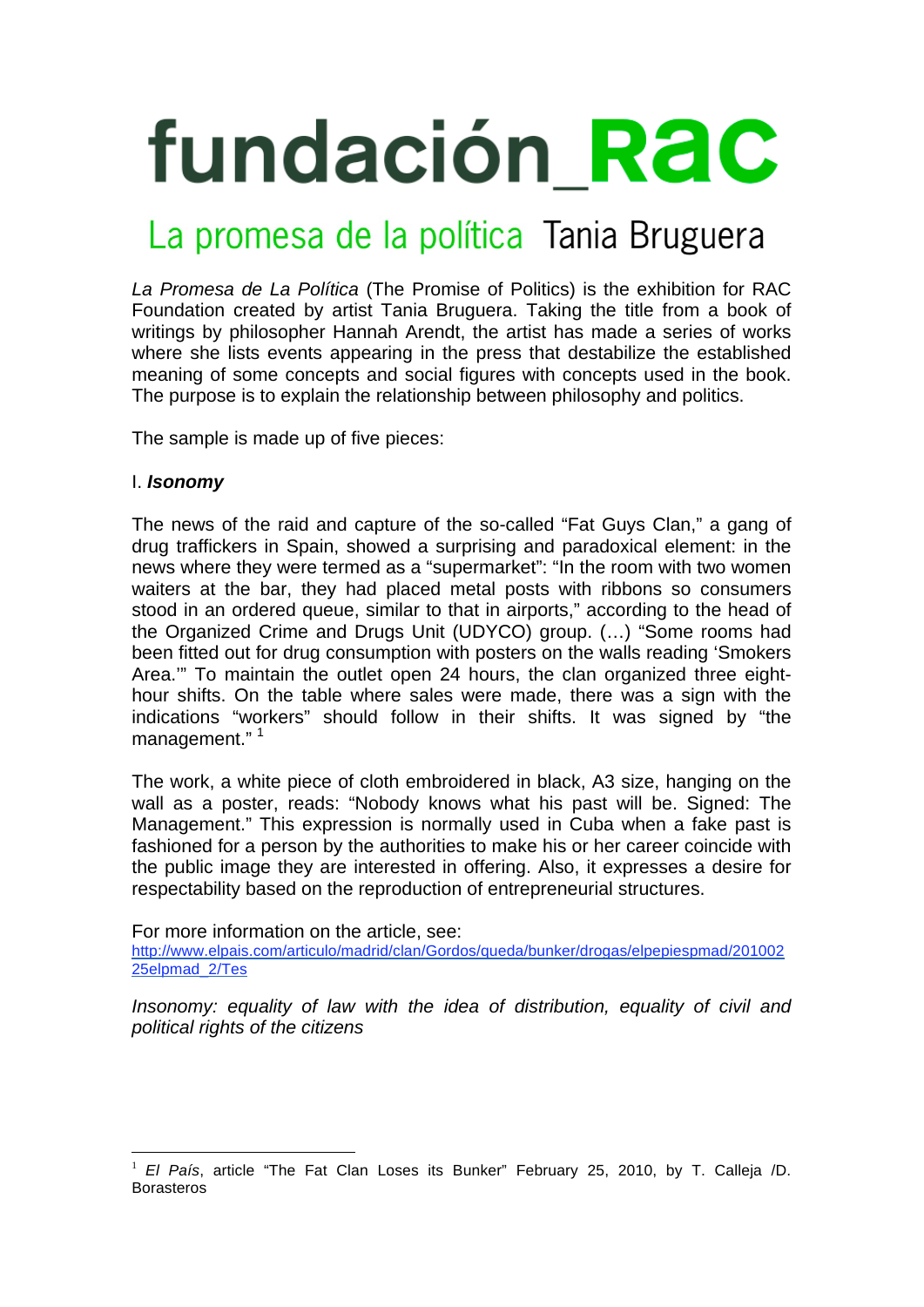# La promesa de la política Tania Bruguera

#### **II.** *ISASTHENAI*

The day of opening, the members of the public that wanted to pose for the sculpture were portrayed in a clay bust similar to those used to mark the existence of heroes and illustrious figures. The bust existed only for a few minutes, until a new person posed and a new face appeared on the bust. After the opening, the last of the two busts used is kept as proof of the action and the other is preserved in adequate conditions for reuse.

The news of the death of Orlando Zapata Tamayo questioned the idea of hero created by the Cuban Revolution.

For more information on the article, see: http://www.elmundo.es/america/2010/02/24/cuba/1266967804.html

*Isasthenai: do the same* 

#### **III.** *DOXA*

The nine-year old daughter of the prince and princess in Japan had to be taken out of school because of the abuse and blows her classmates dealt her. A depressed princess with a battered daughter is not exactly the idea that has lived for years in the imagination of girls who hope to make their lives "happy forever."

An egg, under the pressure of a blowtorch flame, is on its pedestal.

For more information: http://news.bbc.co.uk/2/hi/8551868.stm

Doxa: A Greek word usually translated as "opinion."